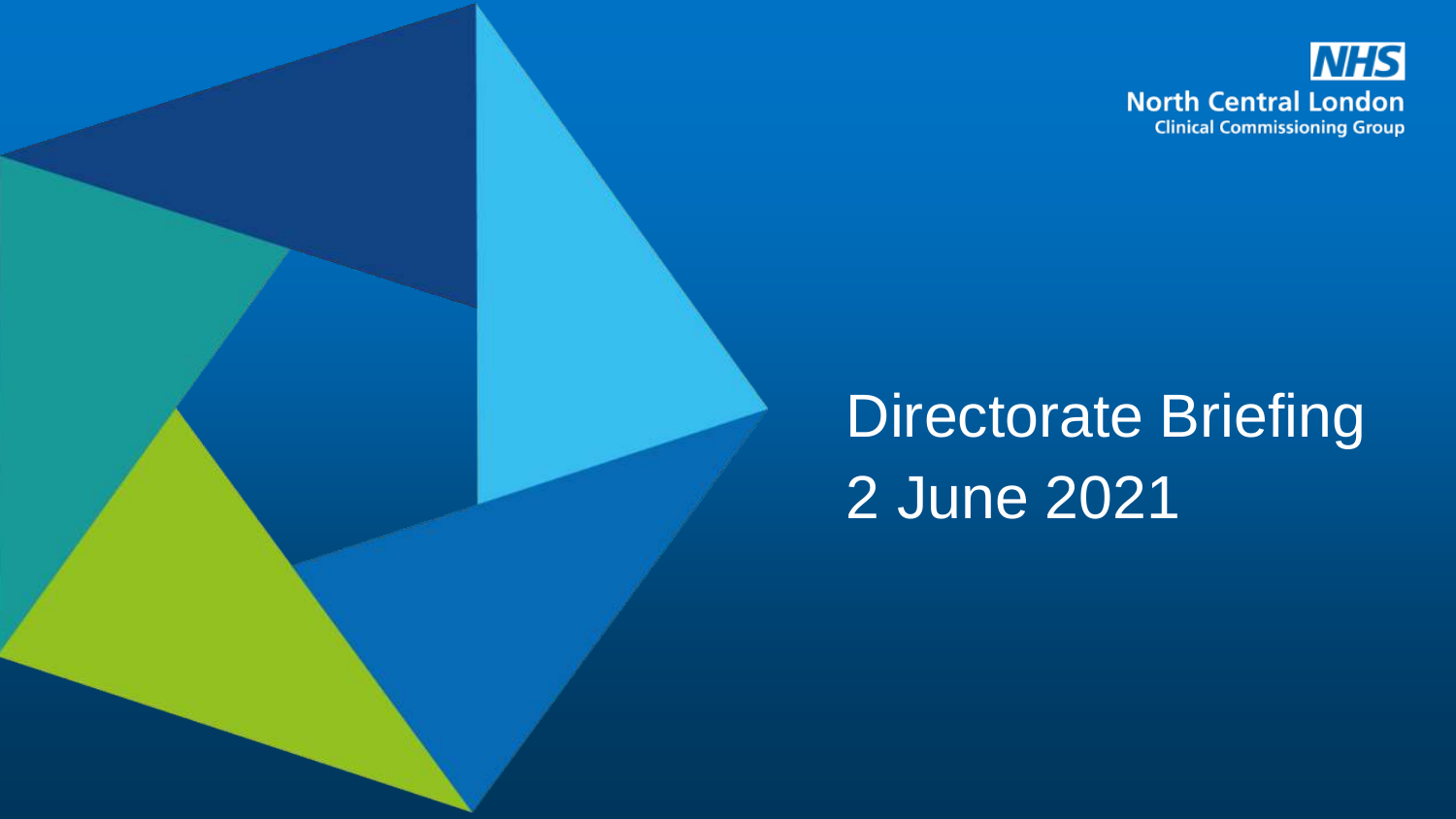# In this briefing. . .

- **Learning Hub sessions**
- Time For You Week
- Speak Up Ambassadors
- Mental Health and Wellbeing Champions
- MP / Councillor enquiries new process
- River Park House
- In Conversation / Ask EMT: new dates confirmed
- NCL ICS System Development Plan update
- **Carers Week**

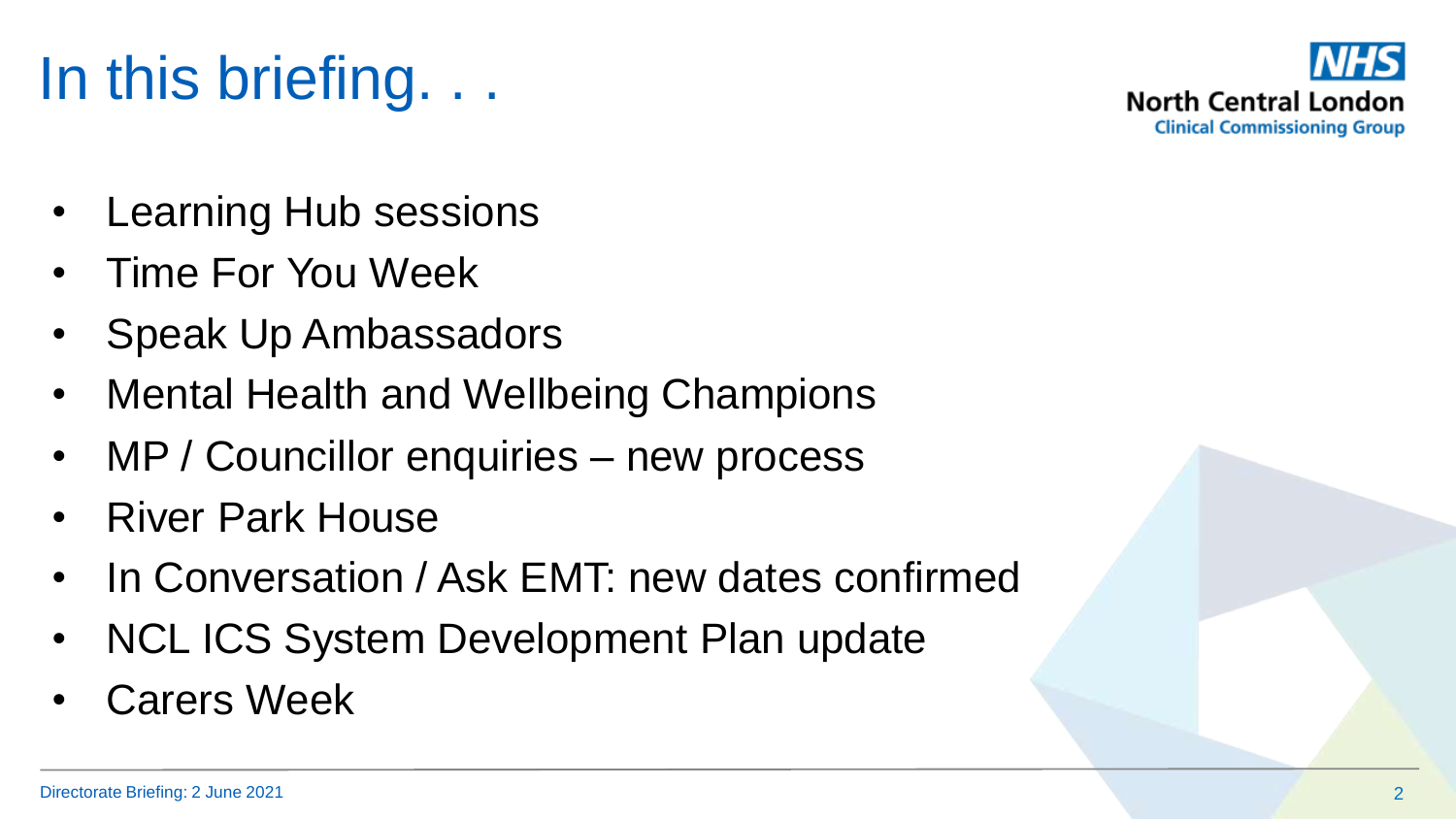# Introducing: the Learning Hub



- This week, we have launched our brand new Learning Hub sessions.
- These will replace our former lunch and learn sessions and will cover a range of broad topics over the coming months.
- These sessions will cover staff and manager learning, as well as topical awareness sessions.
- Some Learning Hub Sessions will be of more relevance to you and your role than others, but we would encourage you to sign up to all of those that you would like to attend.
- **We are looking for new ideas for sessions!**
- If you have a topic that you think could be covered by a Learning Hub session, or would like to host a session, please get in touch with Courine Stewart, Senior OD Consultant Lead: [Courine.Stewart1@nhs.net](mailto:Courine.Stewart1@nhs.net)
- We are launching the Learning Hub with a focus on people policies and guidance for managers.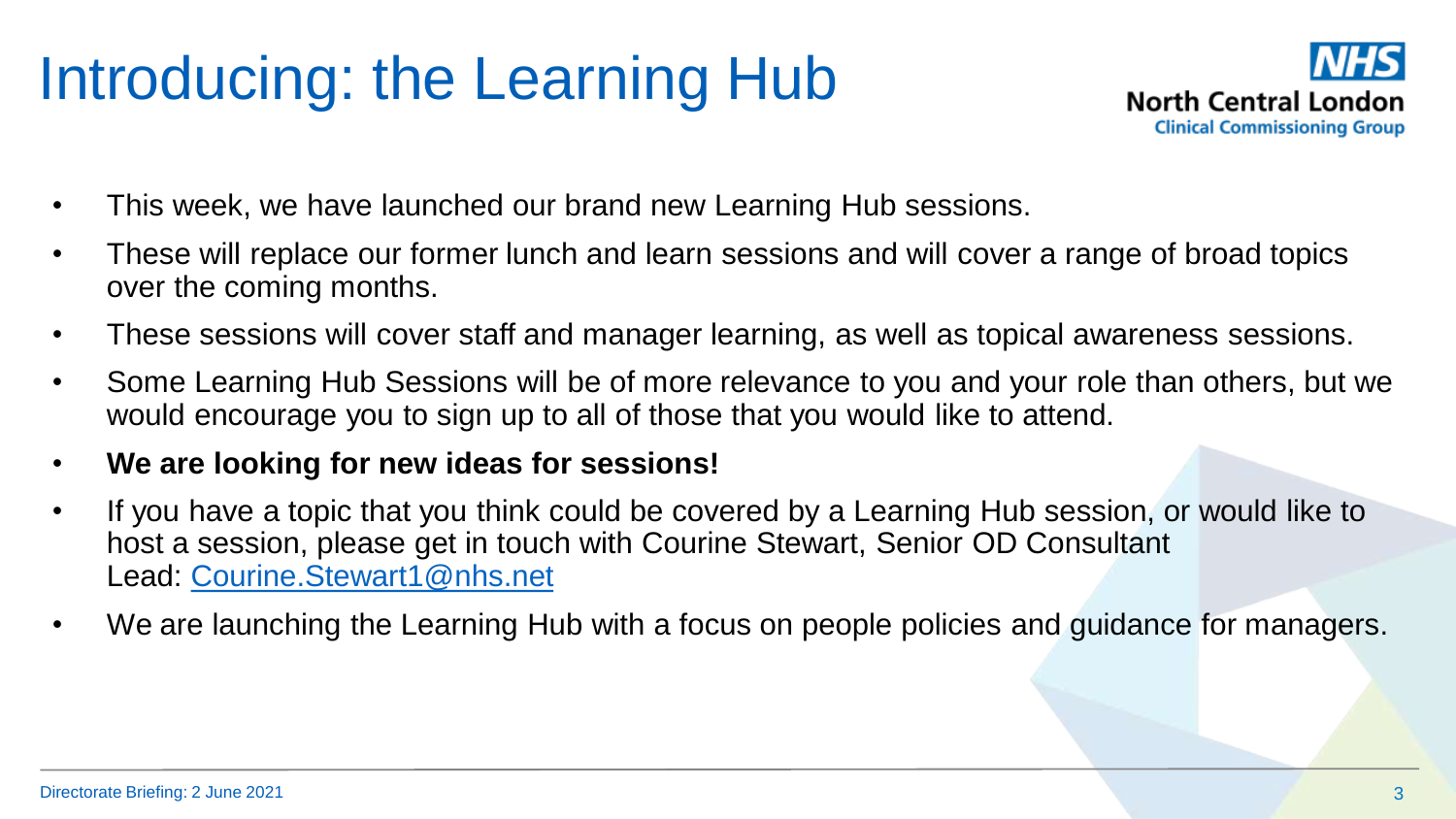# Introducing: the Learning Hub



Below is a list of our first confirmed sessions. To sign up for any of the sessions below, please contact Erica Maxwell: [Erica.Maxwell@nhs.net](mailto:Erica.Maxwell@nhs.net)

#### **Learning Hub: Appraisals**

Suitable for: all staff and managers (maximum of 12 people per session, please register early to avoid disappointment)

- Thursday 10 June, 2pm 3pm
- Monday 14 June, 11am 12pm
- Wednesday 23 June, 11am 12pm
- Tuesday 29 June, 2pm 3pm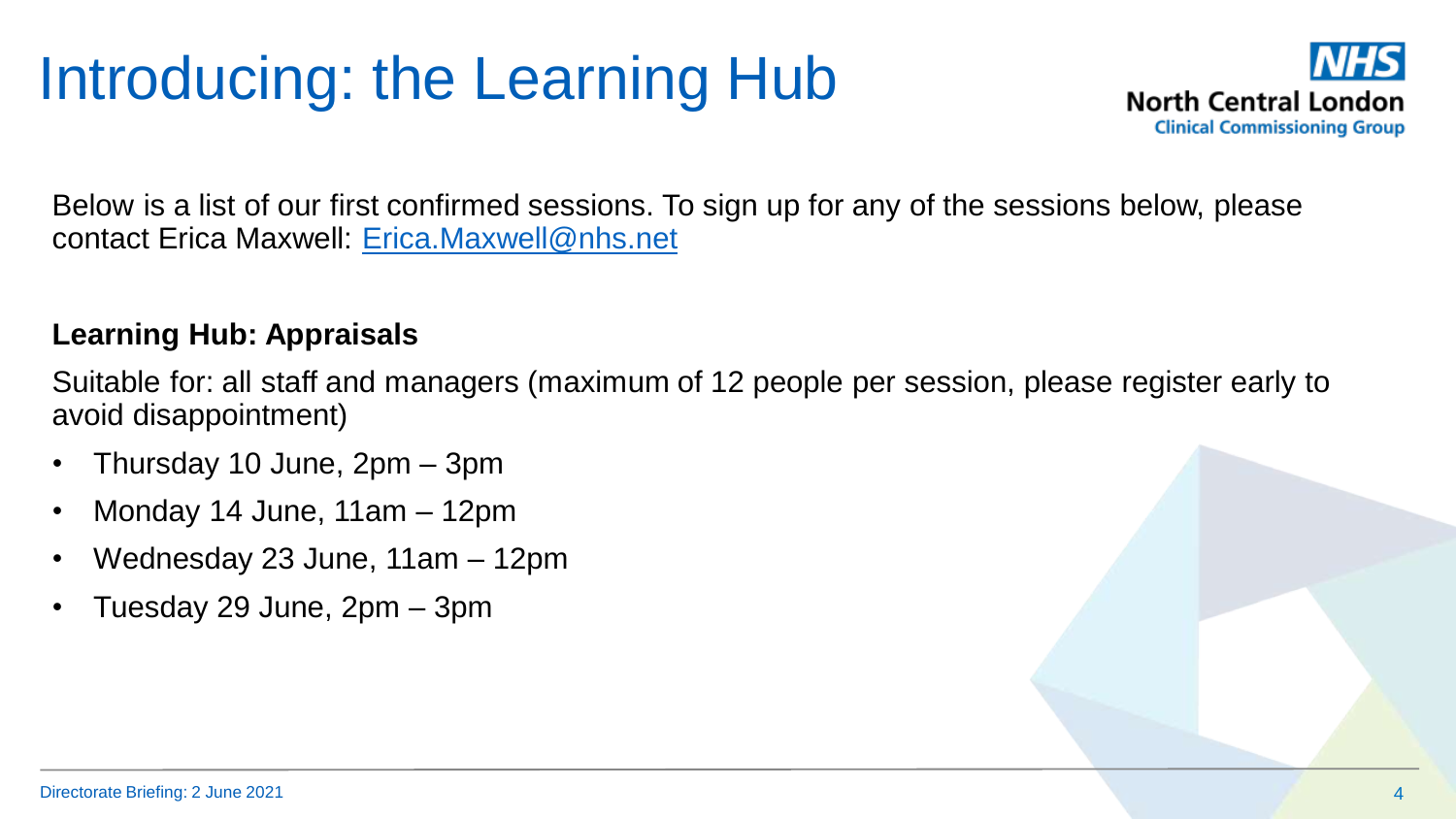# Introducing: the Learning Hub



#### **Learning Hub: Absence Management**

Suitable for: managers only (max. 12 people / session, please register early to avoid disappointment)

- Thursday 1 July, 10.30am 11.30am
- Wednesday 14 July, 3pm 4pm
- Friday 23 July, 2.30pm 3.30pm

#### **Learning Hub: Effective 1:1s**

Suitable for: managers only (max. 12 people / session, please register early to avoid disappointment)

- Thursday 8 July, 2pm 3.30pm
- Friday 23 July, 11am 12pm

We will be announcing more sessions in the coming weeks, when dates and times are confirmed. Please keep an eye out for articles in the Staff newsletter and on the staff intranet.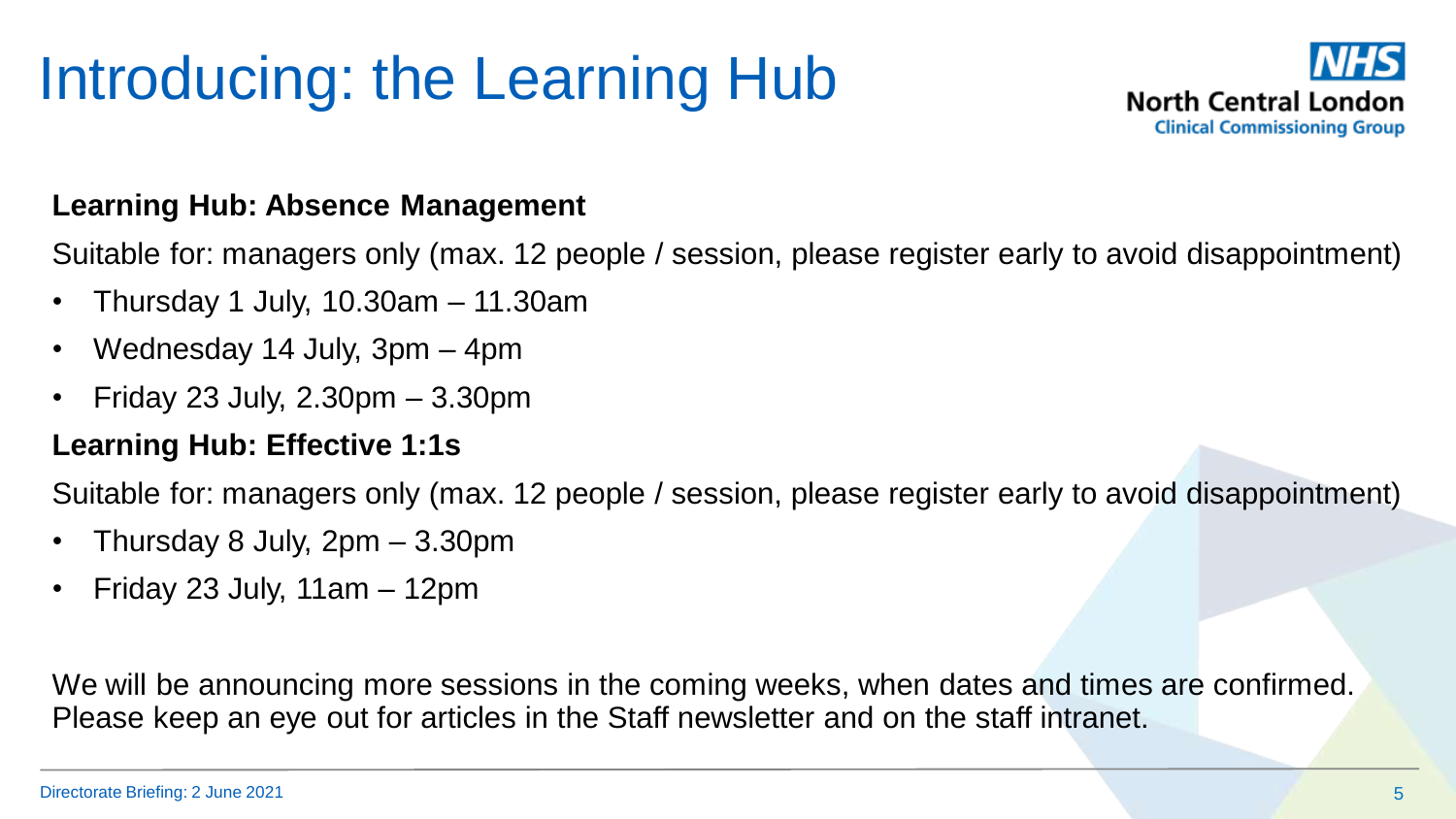# Time For You Week



- Later this month, we will be holding our first 'Time for you' week.
- During this week, we will be further encouraging staff to take time for themselves, building on our recent Keep Active Week.
- Working from home continues to provide some challenges so we will introduce some initiatives for all staff throughout the week.
- Some of the initiatives during this week will include:
	- No meetings to be booked over lunchtime (times tbc).
	- Meetings to be shortened to ensure comfort breaks are possible between meetings so to start 5 mins later / end 5 mins earlier.
	- Reviewing meeting attendance lists to determine if all attendees are necessary.
	- Restricting emails sent out of hours.
	- Reducing the use of 'CC' on emails.
- We are hopeful that these small changes will help you find more time in your day to focus on you.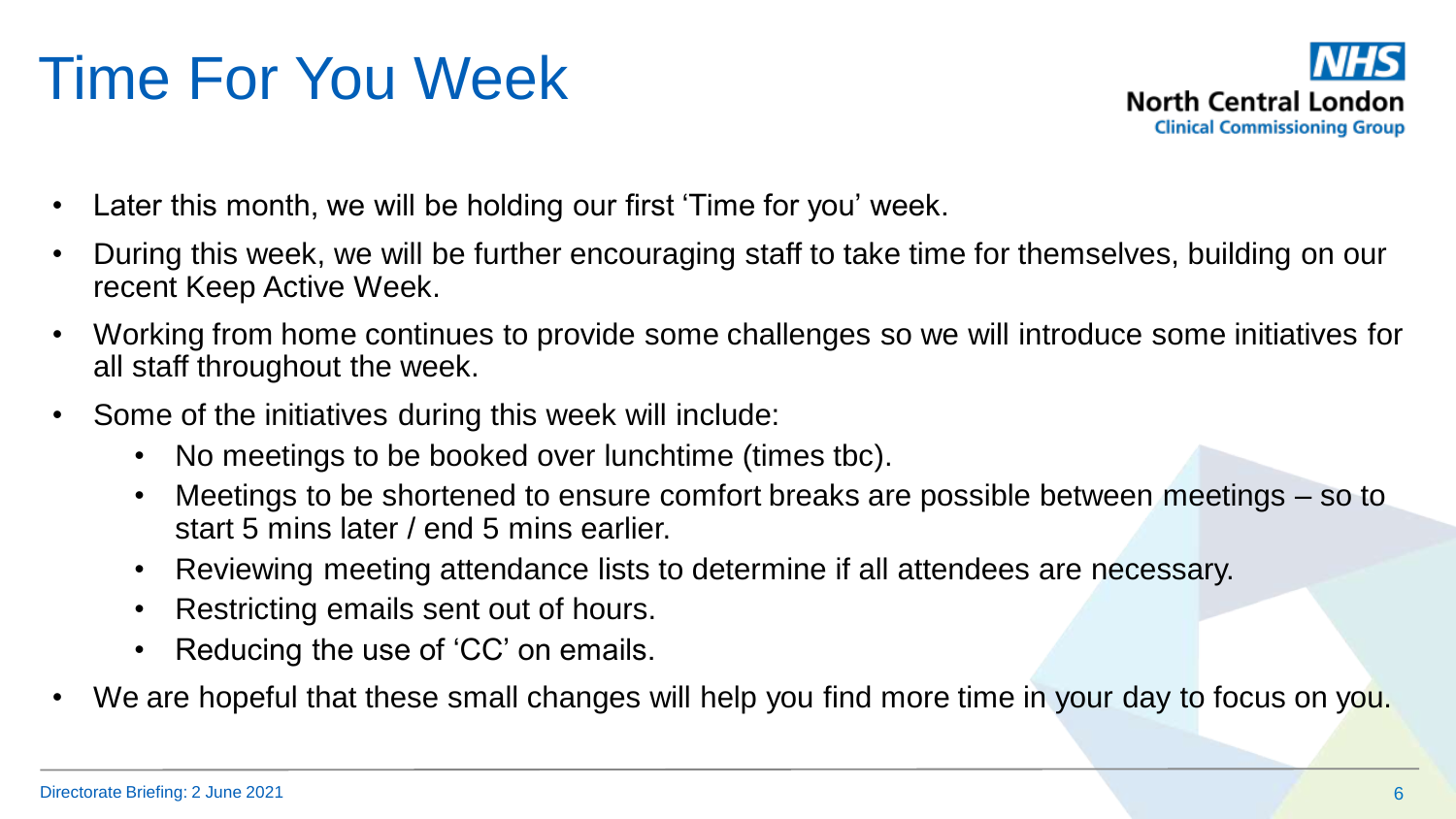## Speak Up Ambassadors



- The CCG is looking to recruit some staff volunteers to be Speak Up Ambassadors.
- These are key roles which will help the CCG to foster and support a culture where speaking up against wrongdoing is a positive activity which staff are encouraged and supported to do.
- This includes speaking up about bullying, harassment, unlawful discrimination, criminal offences, miscarriages of justice, health and safety concerns, damage to the environment, failure to comply with legal obligations and/or concealment of any of these.
- Speak Up Ambassadors hold a unique role. They support the Freedom To Speak Up Guardians (Ian Porter and Kay Matthews), hold positions of trust and confidence and act as a role model for creating an open, honest and transparent culture which values speaking up.
- Speak Up Ambassadors will be given full training and protected time to enable them to properly carry out their role.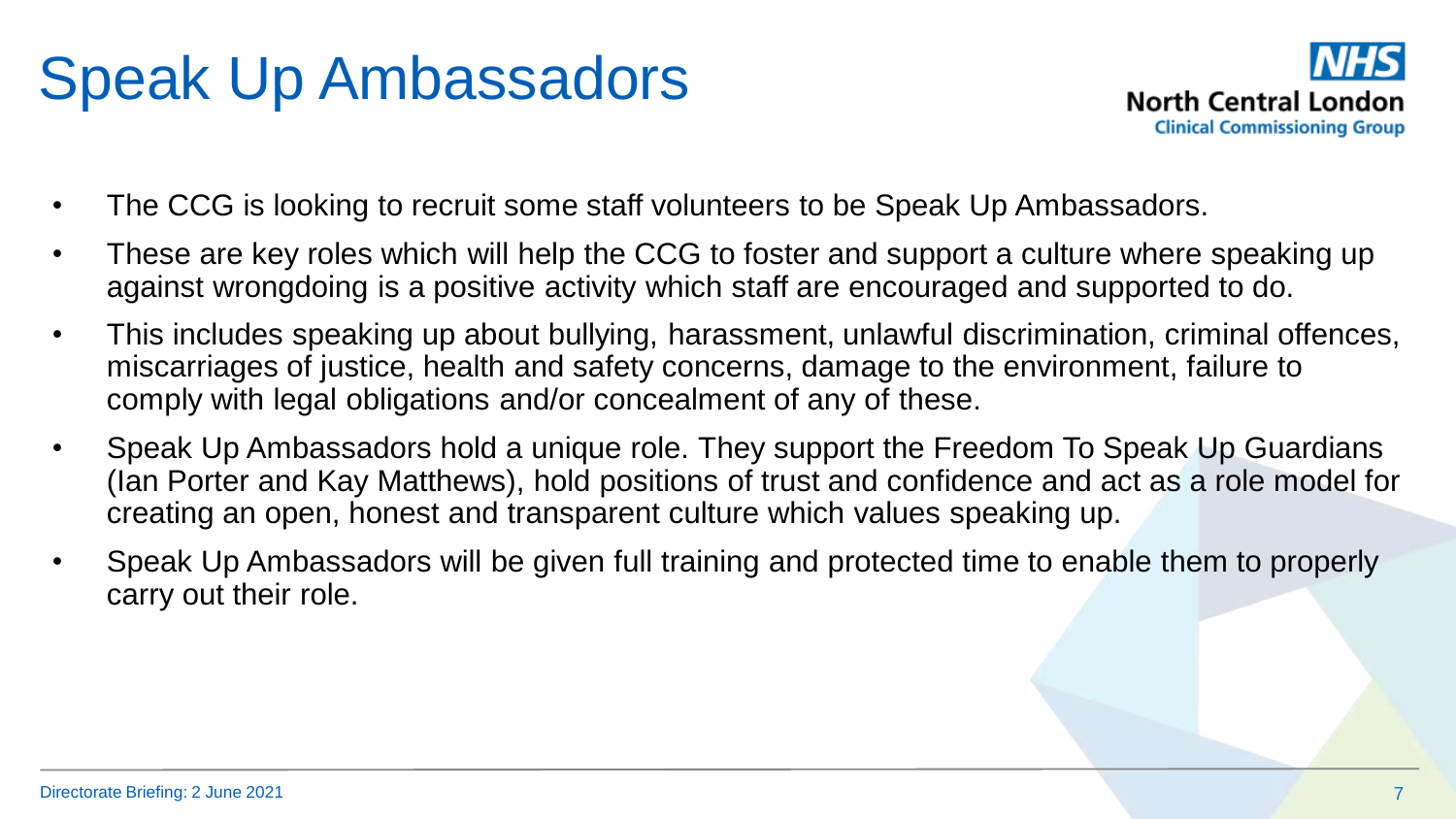# Speak Up Ambassadors



• Recruitment is via an Expression of Interest followed by an interview. The Expression of Interest Form and Role Description are available on the staff intranet:

<https://intranet.northcentrallondonccg.nhs.uk/news/current-vacancies.htm>

- If you are interested in applying for this role, for more information or for an informal discussion please contact Andrew Spicer, Head of Governance and Risk, at [andrew.spicer1@nhs.net](mailto:andrew.spicer1@nhs.net)
- The deadline for Expression of Interest Forms is 5pm on Friday 25 June 2021 to the HR/OD Team at: [NCLCCG.OD@nhs.net](mailto:NCLCCG.OD@nhs.net)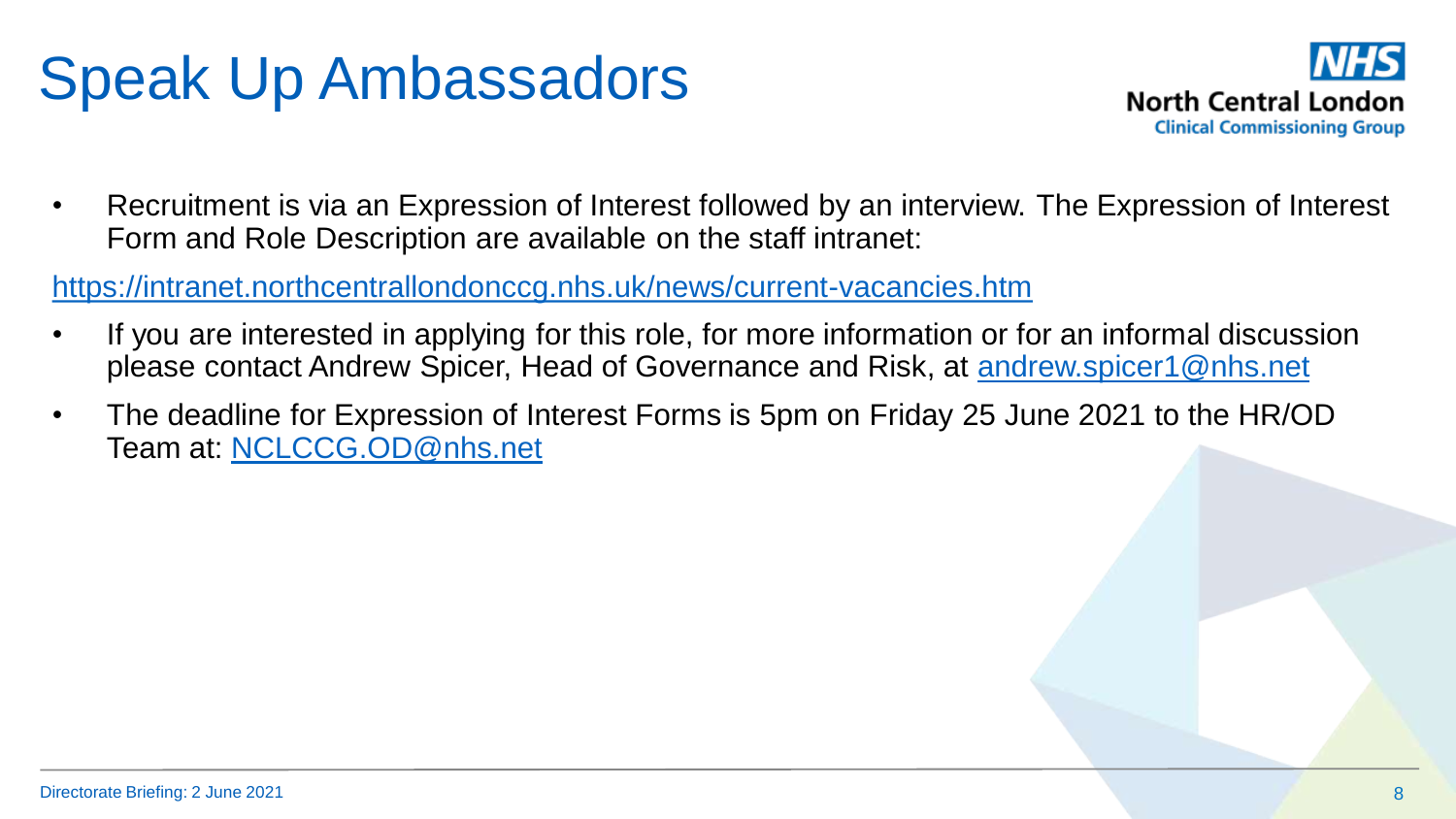# Mental Health & Wellbeing Champions



- As part of the CCG's Wellness Programme and to further support our staff, the CCG will be introducing Mental Health & Wellbeing Champions (MHWC) in order that advice and guidance on managing mental health can be provided to staff on an individual basis.
- The MHWCs will have a key role in spotting the signs and symptoms of mental ill health, and provide colleagues with a safe space to start a confidential conversation about their mental health and signpost them to the most appropriate support.
- MHWCs will be trained to listen, reassure, and respond. MHWCs also have a role in supporting positive wellbeing and tackling stigma.
- The MHWC role is a voluntary role and will be undertaken in addition to your role in the CCG.
- In this role, you will be fully supported by first attending Mental Health First Aid (MHFA) training. This training is accredited by Mental Health England.
- The MHFA course will be held online over four half days in July. You must attend all four sessions to complete the certification.

**Session 1:** Monday 5 July (9.30am – 1.30pm) **Session 2:** Wednesday 7 July (9.30am – 1.30pm) **Session 3:** Wednesday 14 July (1.00pm – 4.00pm) **Session 4:** Monday 19 July (1.00pm – 4.00pm)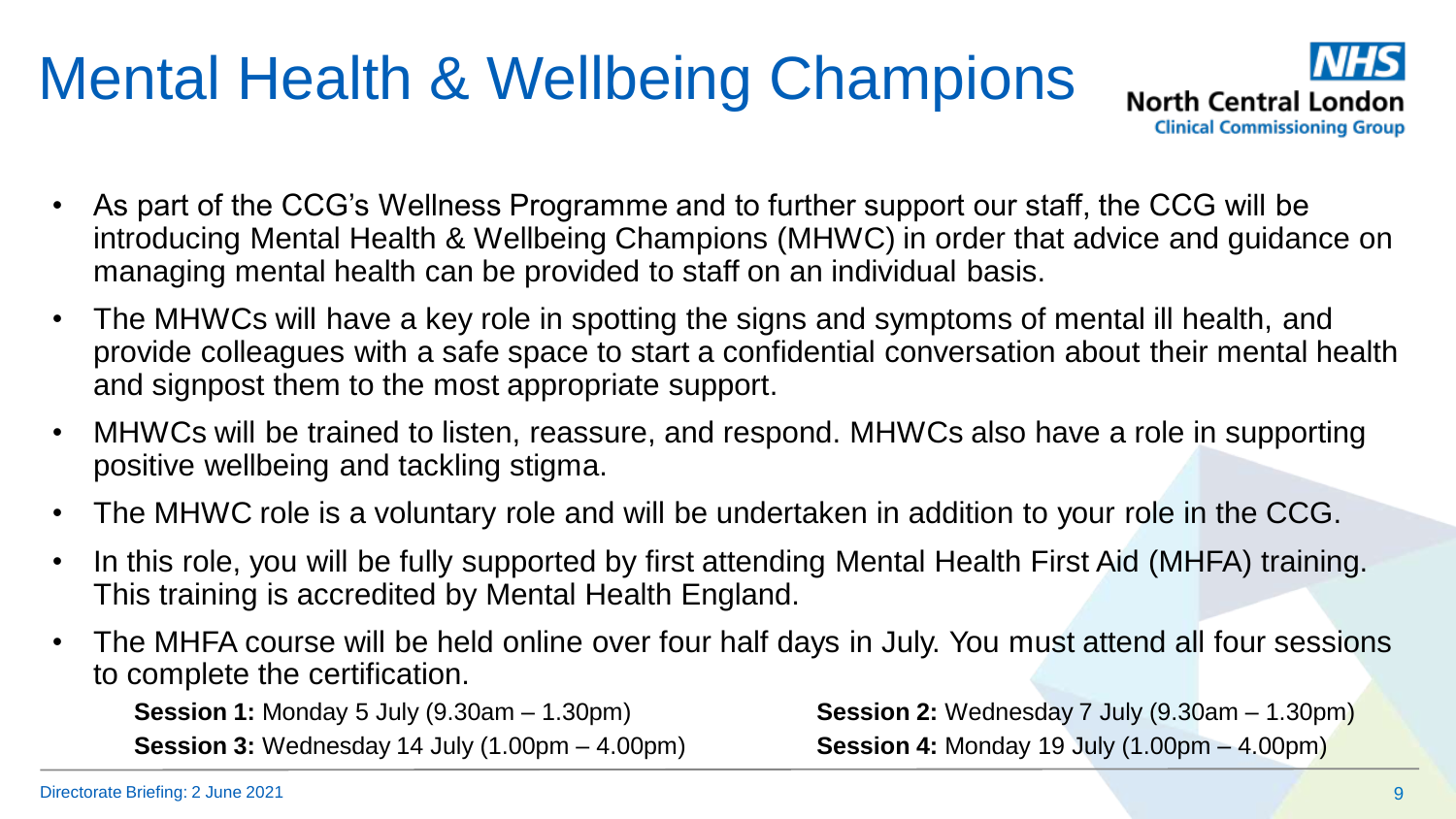# Mental Health & Wellbeing Champions



The course covers:

- What is mental health?
- $\checkmark$  Suicide
- $\checkmark$  Anxiety and depression
- $\checkmark$  Psychosis

Attendees will learn how to:

- $\checkmark$  Spot the early signs of a mental health problem
- $\checkmark$  Feel confident about helping someone experiencing a mental health problem
- $\checkmark$  Provide help on a first aid basis
- $\checkmark$  Help prevent someone from hurting themselves or others
- $\checkmark$  Help stop a mental illness from getting worse
- $\checkmark$  Help someone recover faster
- $\checkmark$  Guide someone towards the right support
- Reduce the stigma of mental health problems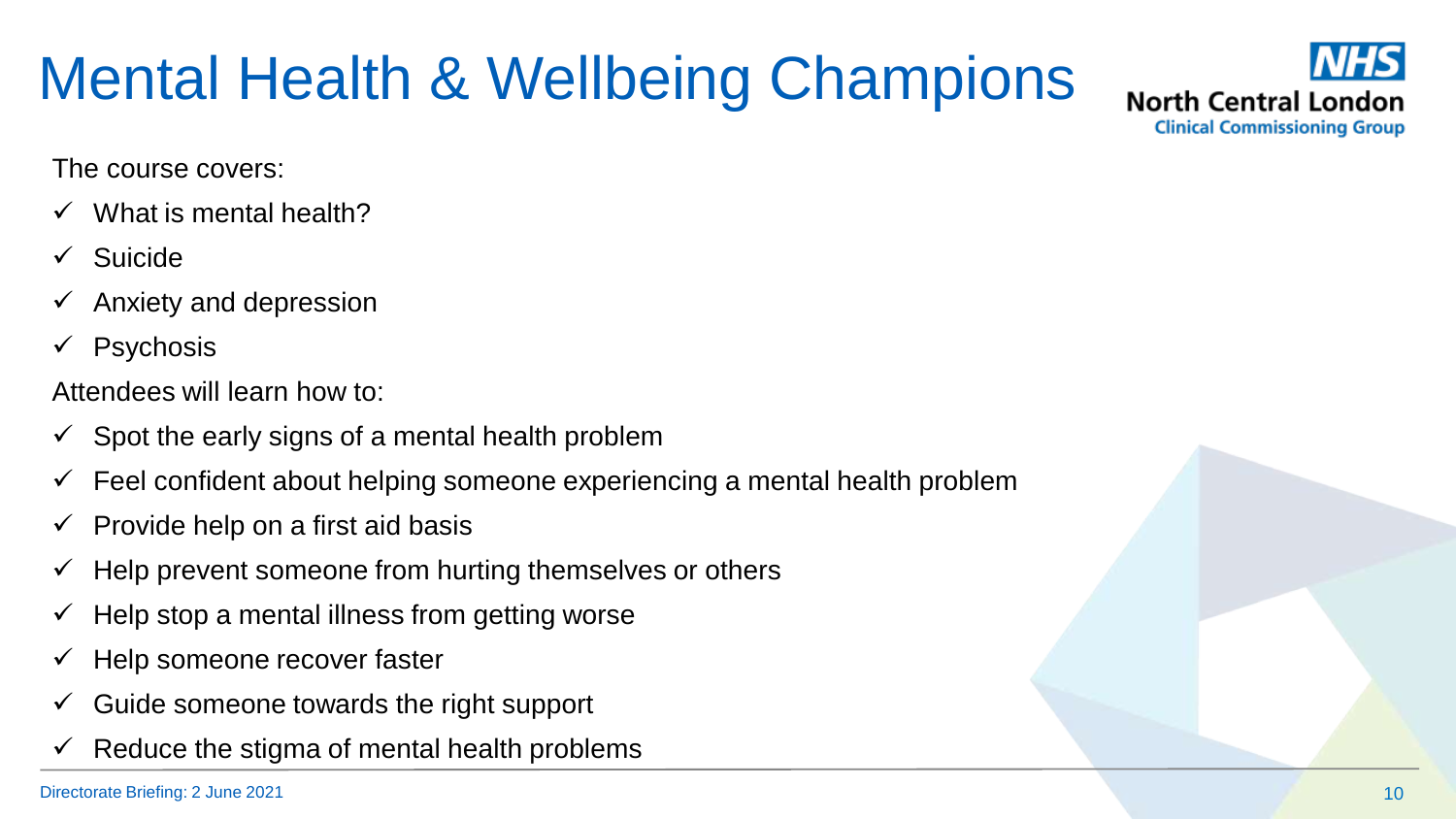# Mental Health & Wellbeing Champions



#### **How to get involved**

- Places on the Mental Health First Aid course are limited.
- If you are interested in becoming a Mental Health & Wellbeing Champion please complete the Expression of Interest form and send to the HR/OD Team (NCLCCG.OD@nhs.net) by **5pm on Wednesday 16 June 2021.**
- Informal discussions with staff that have submitted an expression of interest to become a MHWC will take place during w/c 21 June 2021.
- If you have any questions about the Champions, please contact Courine Stewart: [courine.stewart1@nhs.net](mailto:courine.stewart1@nhs.net)
- The Expression of Interest Form and Role Description are available on the staff intranet:

<https://intranet.northcentrallondonccg.nhs.uk/news/current-vacancies.htm>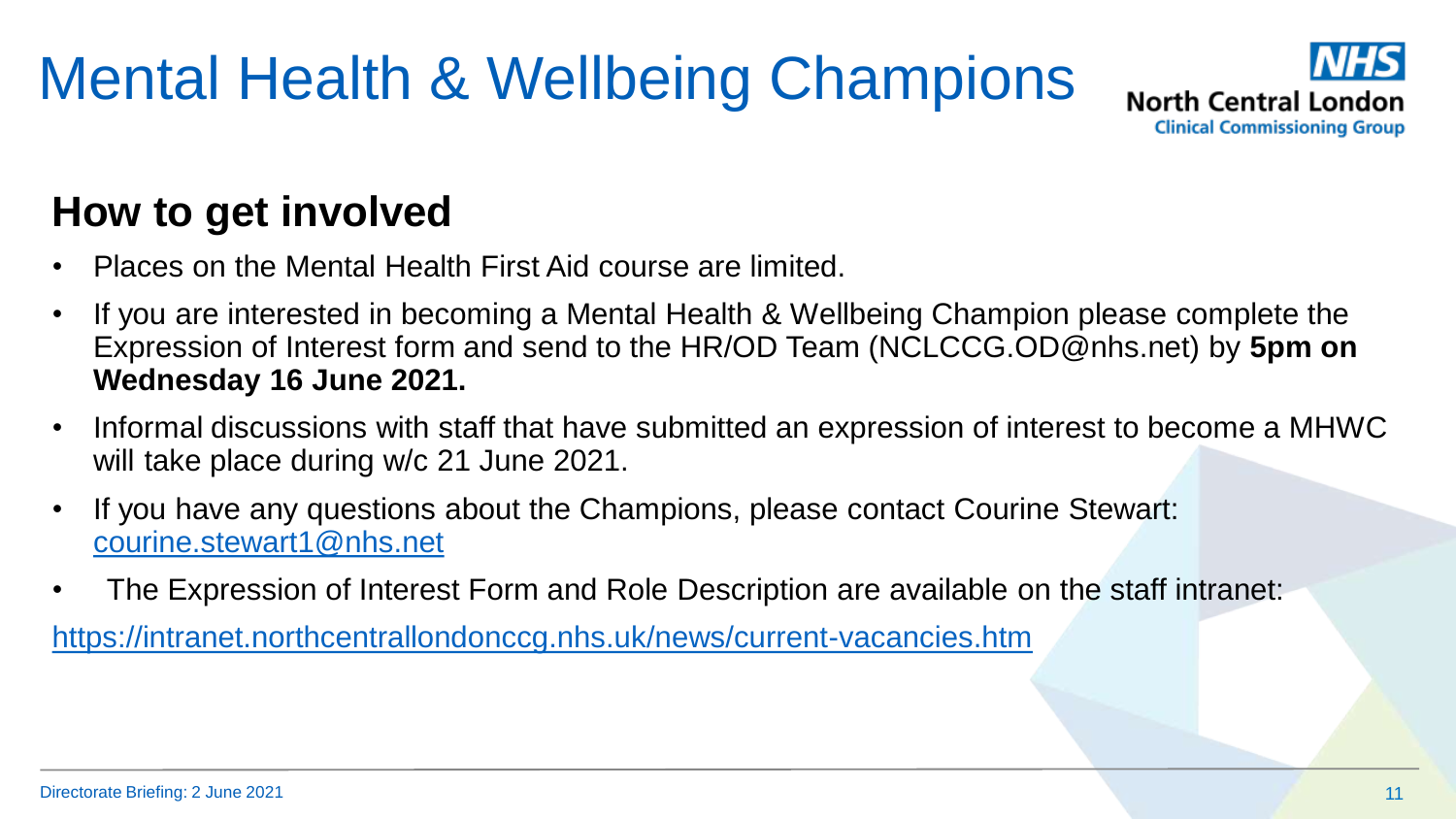# MP / Councillor enquiries – new process



- We have introduced a new process to manage MP and Councillor enquiries and complaints as of **1 June 2021**.
- All MP / Councillor enquiries and complaints will be managed centrally by the CCG Complaints Team.
- **Action for you:** if you receive an enquiry or complaint from an MP or Councillor (or their office) directly or via any shared mailboxes, please send it on to [nclccg.complaints@nhs.net](mailto:nclccg.complaints@nhs.net) as soon as possible.
- The Team will make sure it is logged and tracked to completion. This will ensure that we are responding promptly and consistently to MPs and that we are not duplicating work across the CCG.
- The Team supporting this new process are Brett Vallance, Jan Williams and Maria Daly.
- Importantly, Directorate staff will continue to provide content for many of our responses, so your awareness of the process and help in responding to requests for information will be much appreciated.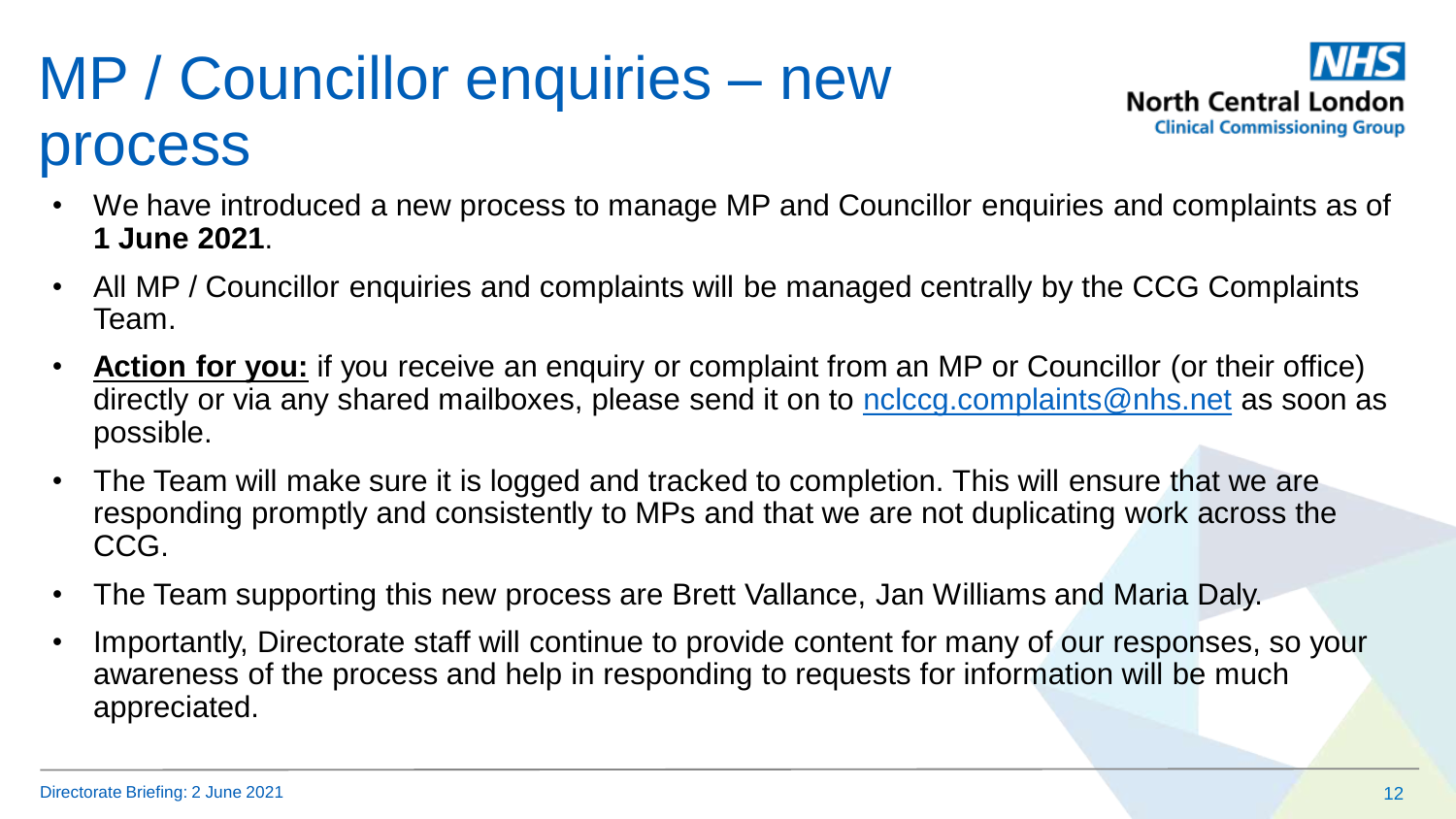# Complaints – reminder



- If you receive a complaint directly, please send the complaint to [nclccg.complaints@nhs.net](mailto:nclccg.complaints@nhs.net) where it will be logged and tracked to completion.
- The Complaints Team (Brett Vallance, Jan Williams and Maria Daly) are manning this mailbox and are overseeing the process. The team help guide Investigating Officers, Heads of Services and others, through the process that needs to be followed. A 'response template' is being developed which will give clearer guidance to Investigating Officers, assisting them in drafting the complaint response.
- We will also be running Complaints training sessions, as part of the 'Learning Hub', which all staff are encouraged to attend.
- Importantly, Directorate staff will provide the content for many of our responses, so your awareness of the process will be key. Directors and Senior Managers are also asked to provide support to the Investigating Officers to ensure that the CCG can learn from complaints received and give feedback to improve the services that we commission.
- Please continue to familiarise yourself with the policy, [which can be found on the Intranet](https://intranet.northcentrallondonccg.nhs.uk/policies/policies.htm), and if you have any questions, please contact a member of the Complaints Team, who will be happy to help.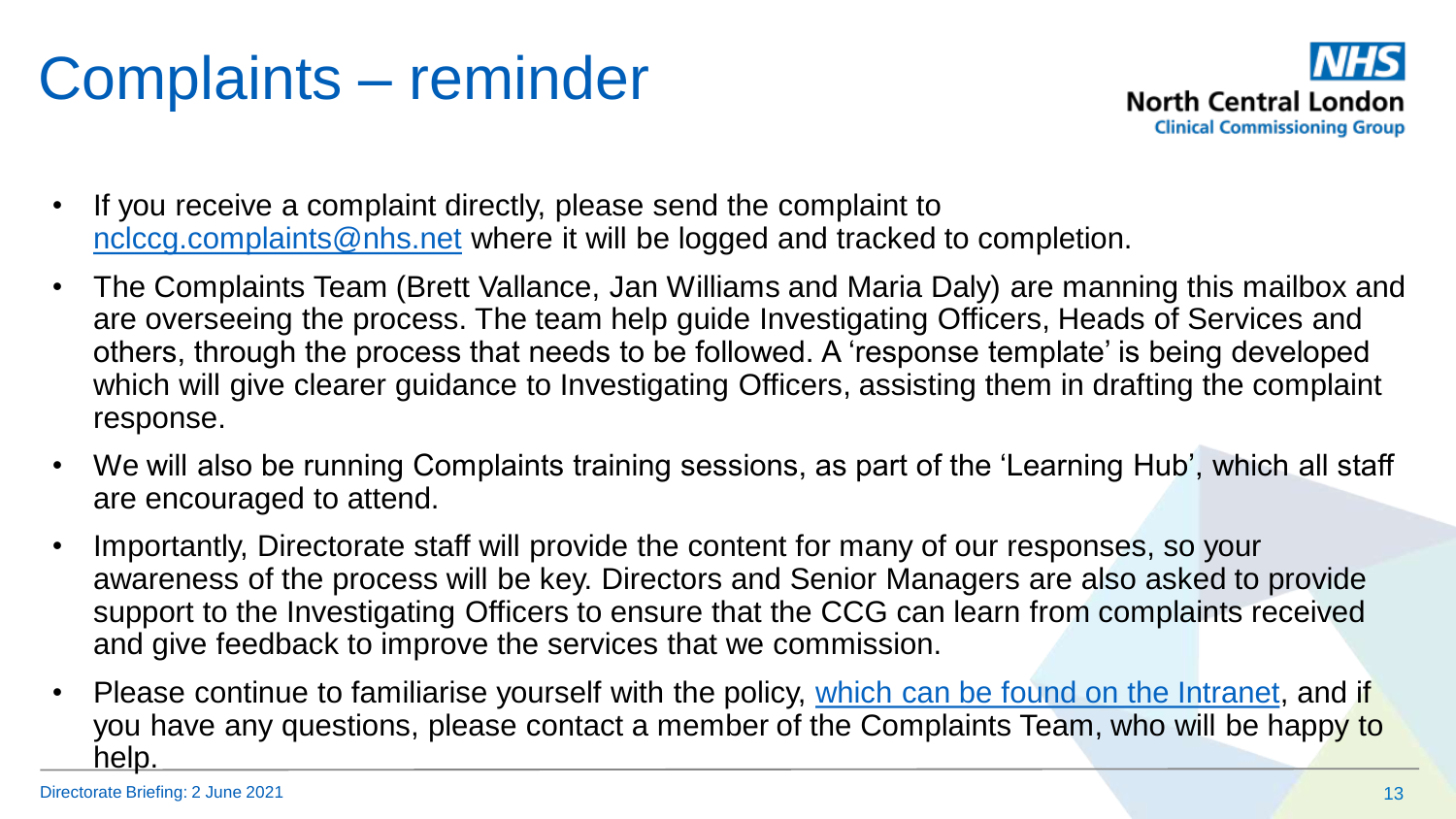## Enquiries – reminder



- NCL CCG now has a dedicated enquiries mailbox: [nclccg.enquiries@nhs.net](mailto:nclccg.enquiries@nhs.net)
- This is a public facing mailbox for residents, stakeholders and any other members of the public to contact the CCG.
- The enquiries mailbox is manned on a rota basis, Monday-Friday, by the following staff: Jan Williams, Kadiatu Bashiru and Maria Daly.
- This new mailbox replaces all legacy CCG enquiries mailboxes, which have been auto forwarded to this new mailbox, before being eventually closed.
- If you receive a general enquiry directly, please send it onto [nclccg.enquiries@nhs.net](mailto:nclccg.enquiries@nhs.net) where it will be acknowledged and passed onto the relevant team for response.
- If you have any questions, please contact a member of the team (Jan, Kadiatu or Maria), who will be happy to help.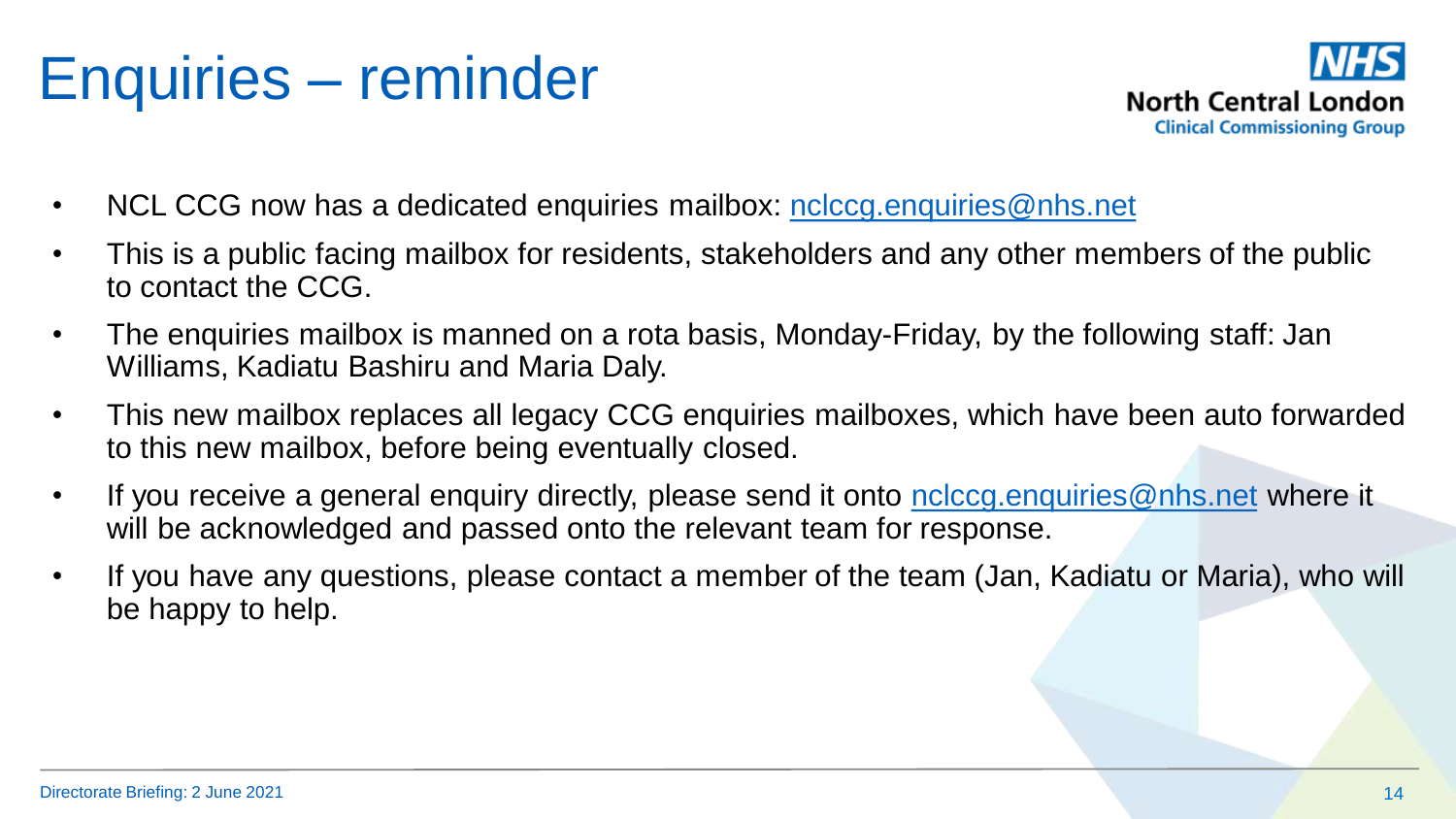### River Park House

- Last week, we were given notice to vacate the Haringey office River Park House as our landlords, Haringey Council, have advised that they will no longer be using the site as an office.
- We are expected to be moved out by the middle of October 2021 at the latest.
- As we are doing for the Enfield office, we will undertake an options appraisal in the coming months and all Haringey staff will be kept updated as this progresses.
- Staff that we believe are contractually based from the Haringey office should have received an email about this last week.
- If you did not receive the email and are based in Haringey, please do contact Vicky [victoria.creamer@nhs.net](mailto:victoria.creamer@nhs.net) to ensure you receive the regular updates.
- We would like to assure staff based in both the Haringey and Enfield offices that depending on the outcome of the options appraisal, there may be a formal consultation, in line with employment contracts.
- Many thanks to those staff that completed the recent Return to Office and Ways of Working survey. We are now reviewing your responses and will build this into our planning.

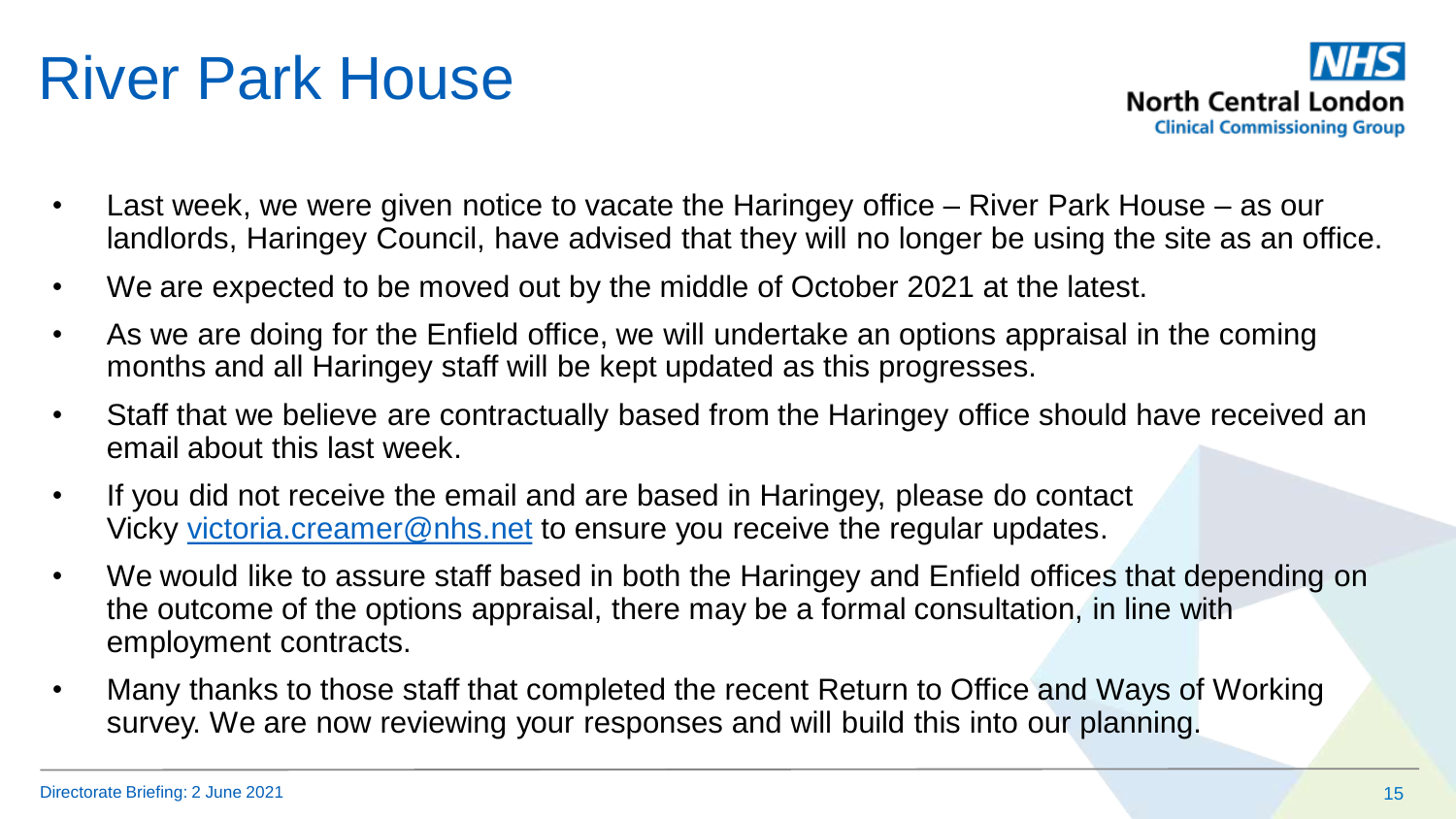# In Conversation / Ask EMT: new dates



We can now confirm dates for the next In Conversation event, and also some additional 'Ask EMT' sessions, following the success of the first one last week.

#### **NCL CCG: In Conversation**

- The next NCL CCG In Conversation event will be held on Thursday 22 July at 10am.
- We will share more information about the session nearer the time, but would encourage all staff that can attend, to dial in.
- We have taken feedback on board from the previous session and expect to offer more interactivity at the next event.
- All staff should have received a calendar invite for this session last week. If you didn't, please email: [nclccg.communications@nhs.net](mailto:nclccg.communications@nhs.net)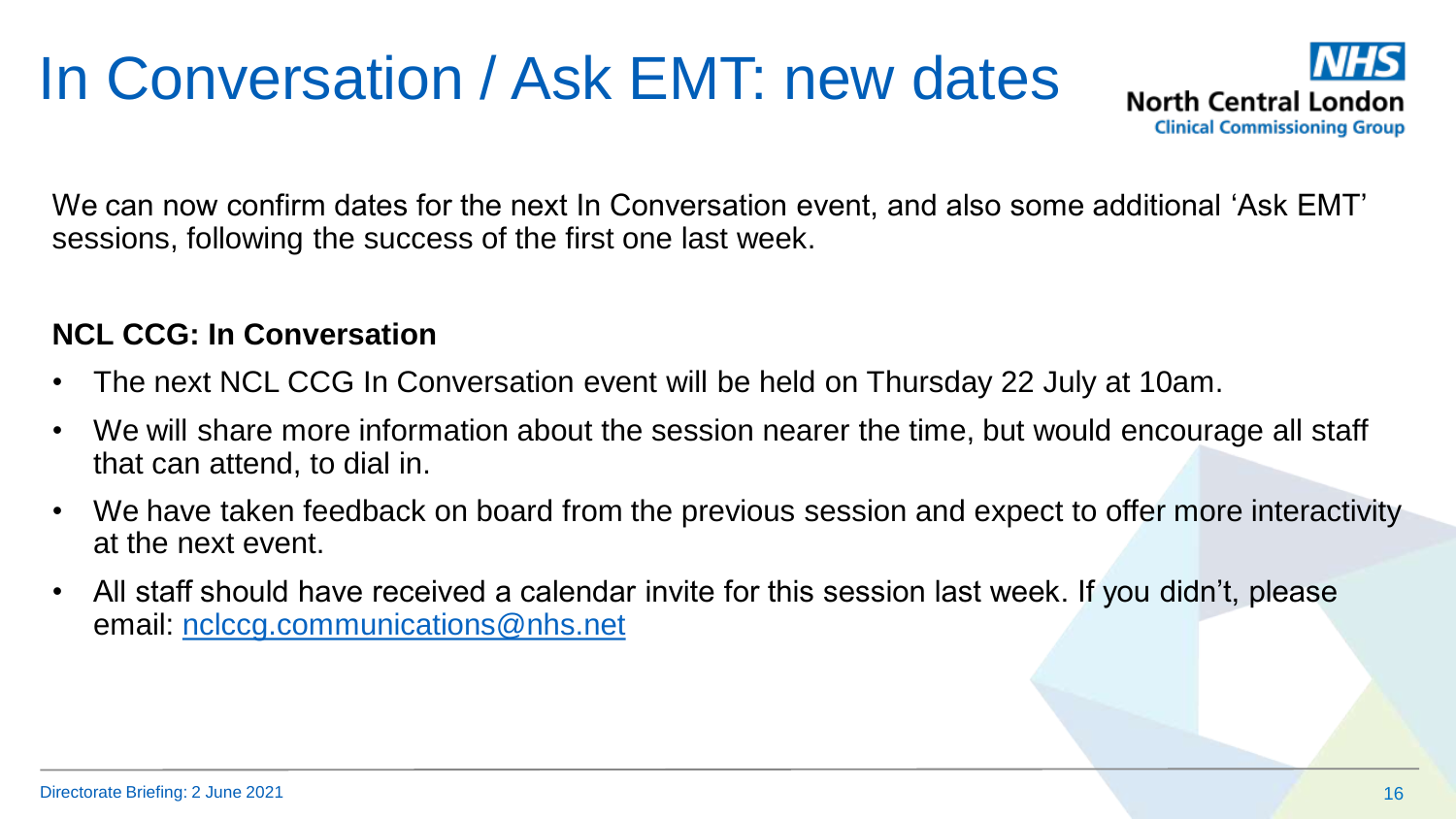# In Conversation / Ask EMT: new dates



#### **Ask EMT**

- The next confirmed dates are:
	- Wednesday 23 June, 11.05am 11.45am
	- Wednesday 15 September, 11.15am 11.55am
	- Wednesday 13 October, 11.15am 11.55am
	- Wednesday 8 December, 11.15am 11.55am
- As these sessions are intended only for those staff that specifically want to come along to ask a question of EMT, calendar invites are not being circulated.
- You can access the MS Teams invites on the staff intranet:

<https://intranet.northcentrallondonccg.nhs.uk/working/ask-emt.htm>

• Please feel free to add these links / dates to your Outlook calendar.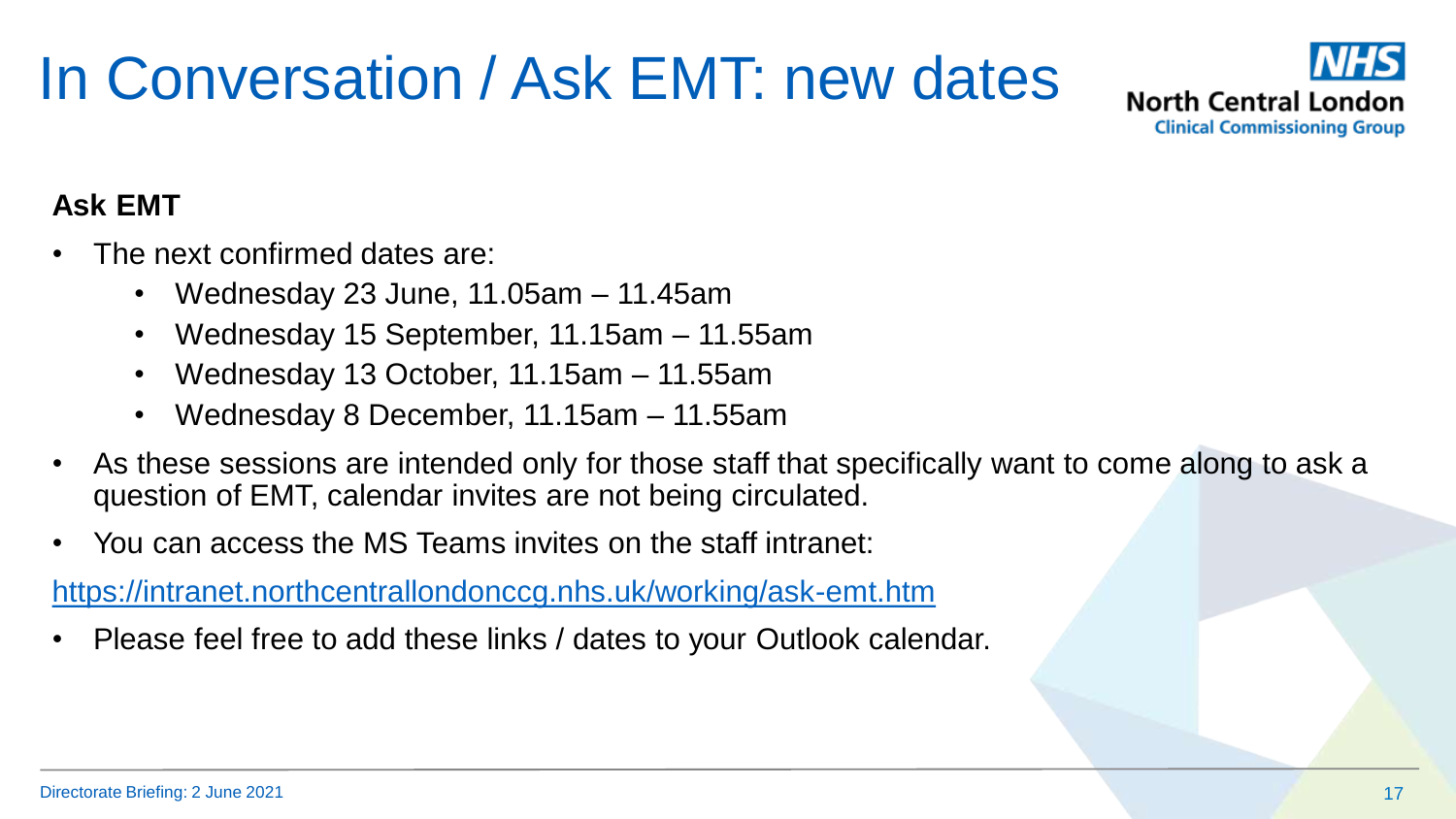

#### **NCL ICS System Development Plan update**

- Thank you to everyone who came along last Thursday to the NCL ICS System Development briefing as part of the listening phase of the transition planning. We had over 200 people attend.
- We heard of some brilliant examples of integrated working as well as some helpful reflections for us to build into our local plan. We also talked about the importance of enablers in working together as a system.
- Some reflections from the session are summarised on the next slide these will help inform our system planning.
- We will continue to host similar sessions for staff throughout the development of the ICS.
- These will be aligned with milestones within the programme, with the next session to be held in July. Invitations will be circulated when a date has been confirmed.
- For those colleagues who weren't able to attend, [the slides are now available on the staff intranet](https://intranet.northcentrallondonccg.nhs.uk/downloads/NCL%20ICS%20System%20Development%20Plan%20Briefing.pdf).
- Key actions for staff to support next steps:
	- If you would like to become a champion/Key Link person with the programme, on behalf of your team, please email [northcentrallondonics@nhs.net](mailto:northcentrallondonics@nhs.net)
	- We are looking for examples of good practice across the system. If you have any examples of integrated working that you can share, please contact the team [northcentrallondonics@nhs.net](mailto:northcentrallondonics@nhs.net)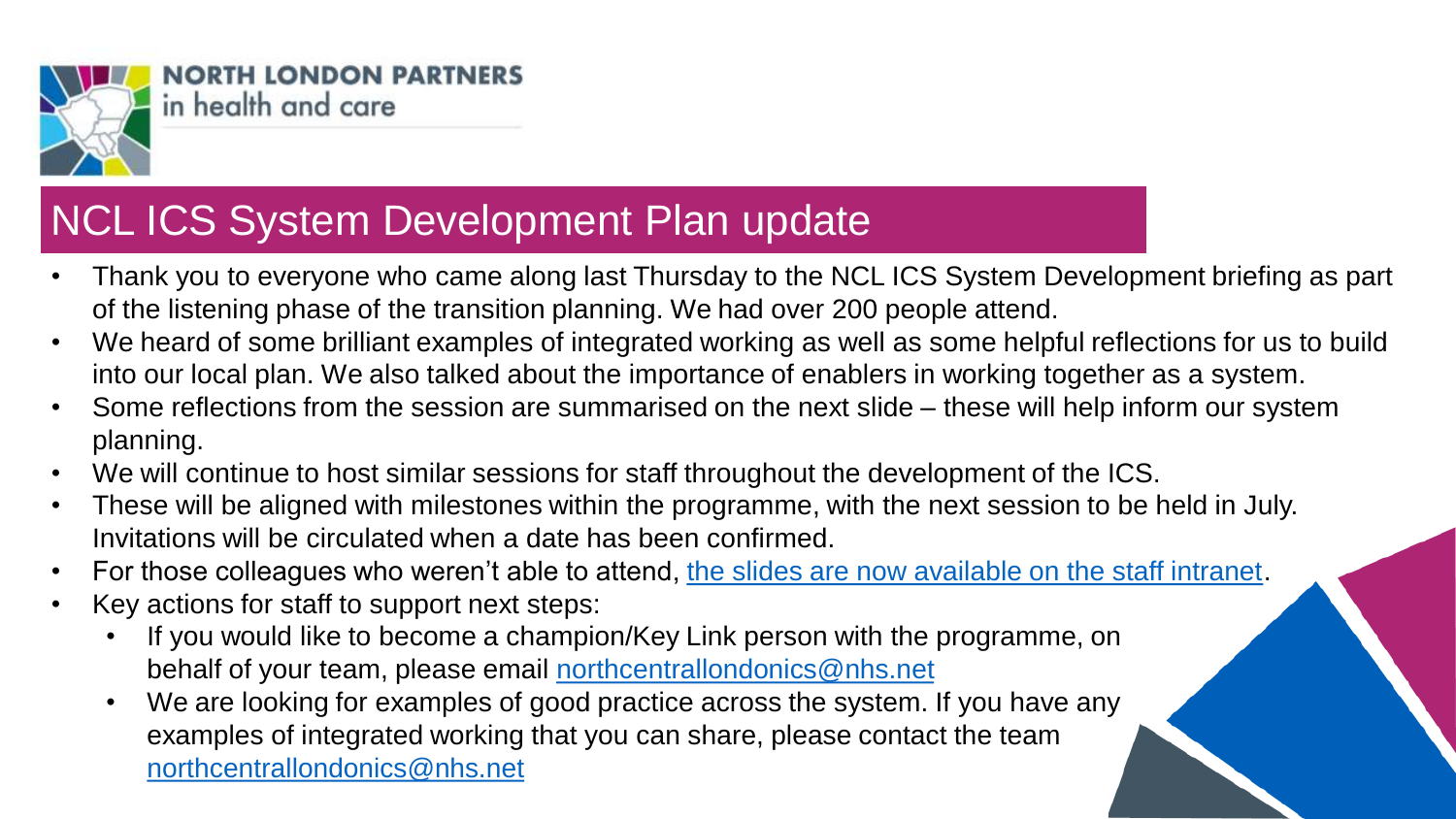

#### Key reflections to inform our planning

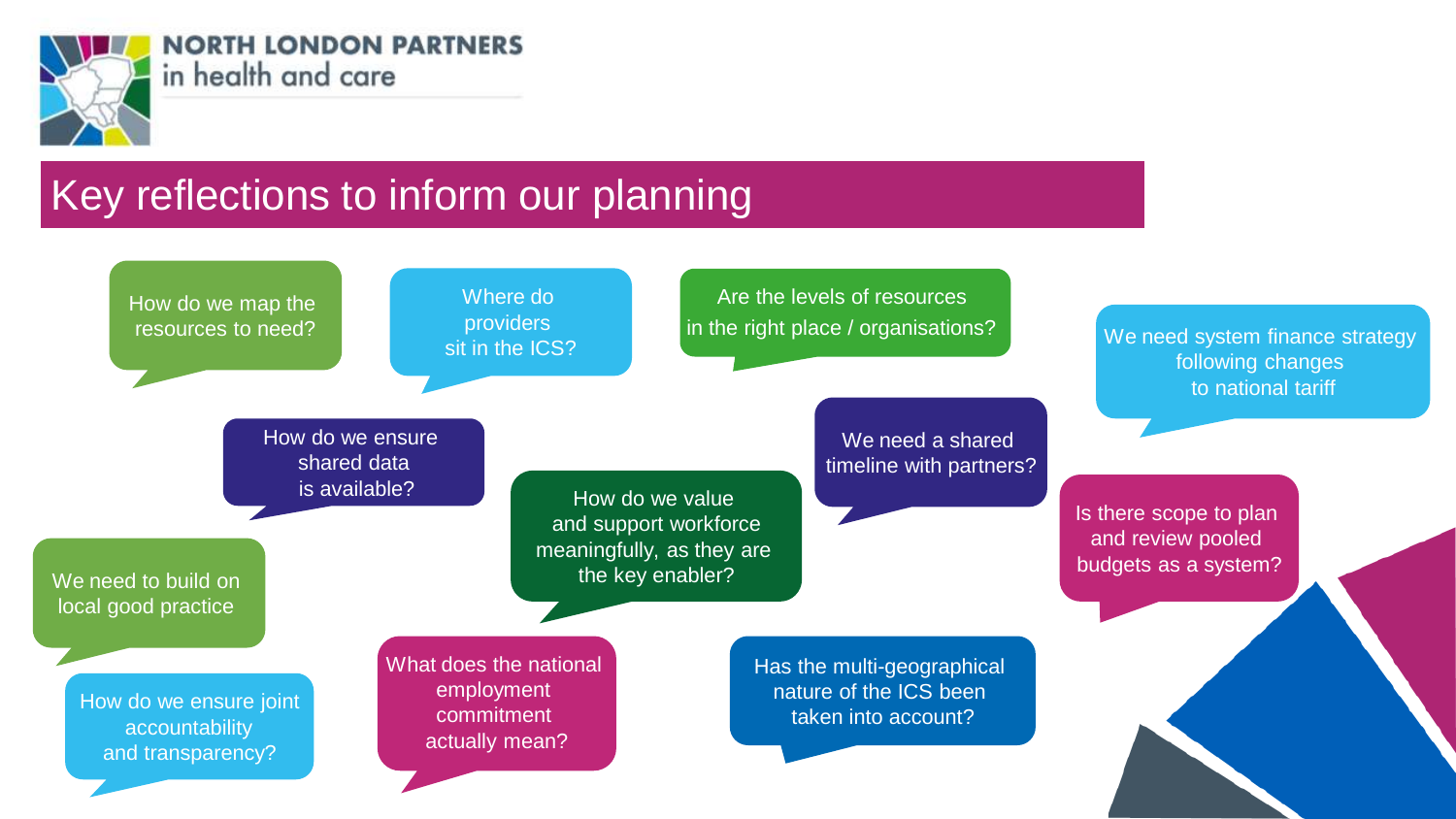



#### **Roadmap to transition**

| <b>May</b>                             | <b>June</b>                                                                                                                                                                                                                                                                                                   | <b>July</b> | Aug                 | <b>Sept</b>                                                                                  | Oct          | <b>Nov</b>                                                                                                                                           | <b>Dec</b> | Jan                                                                                                                                                                                          | <b>Feb</b> | <b>Mar</b>                                                                             | <b>April '22</b> |
|----------------------------------------|---------------------------------------------------------------------------------------------------------------------------------------------------------------------------------------------------------------------------------------------------------------------------------------------------------------|-------------|---------------------|----------------------------------------------------------------------------------------------|--------------|------------------------------------------------------------------------------------------------------------------------------------------------------|------------|----------------------------------------------------------------------------------------------------------------------------------------------------------------------------------------------|------------|----------------------------------------------------------------------------------------|------------------|
| Listening and planning phase           |                                                                                                                                                                                                                                                                                                               |             |                     |                                                                                              |              | Implement new ways of working                                                                                                                        |            |                                                                                                                                                                                              |            |                                                                                        |                  |
|                                        | Staff and partner engagement in<br>developing the ICS system<br>development plan<br>National guidance issued (over<br>summer)                                                                                                                                                                                 |             |                     |                                                                                              |              | • NCL ICS operating in shadow governance form<br>Engage with stakeholders to embed NCL ICS Vision<br>• Work to implement NCL system development plan |            |                                                                                                                                                                                              |            |                                                                                        |                  |
|                                        |                                                                                                                                                                                                                                                                                                               |             |                     |                                                                                              | Design phase |                                                                                                                                                      |            | Embedding new ways of working                                                                                                                                                                |            |                                                                                        |                  |
| legislation<br>system development plan |                                                                                                                                                                                                                                                                                                               |             |                     | Shadow ICS Governance developed in line with<br>• New ways of working developed in line with |              |                                                                                                                                                      |            | Continue to develop system capabilities to<br>deliver on core ICS vision of a population health<br>based- approach to reducing inequalities,<br>improving access and increasing efficiencies |            |                                                                                        |                  |
|                                        | Join the upcoming drop in session and listening sessions (more information in<br>newsletter)<br>Email any questions to: northcentrallondonics@nhs.net<br>Share any good system working examples to <b>northcentrallondonics@nhs.net</b><br>Contribute to system development planning through team discussions |             | How to get involved |                                                                                              |              |                                                                                                                                                      |            |                                                                                                                                                                                              |            | This is based on what we know<br>now - but could change based<br>on national timelines |                  |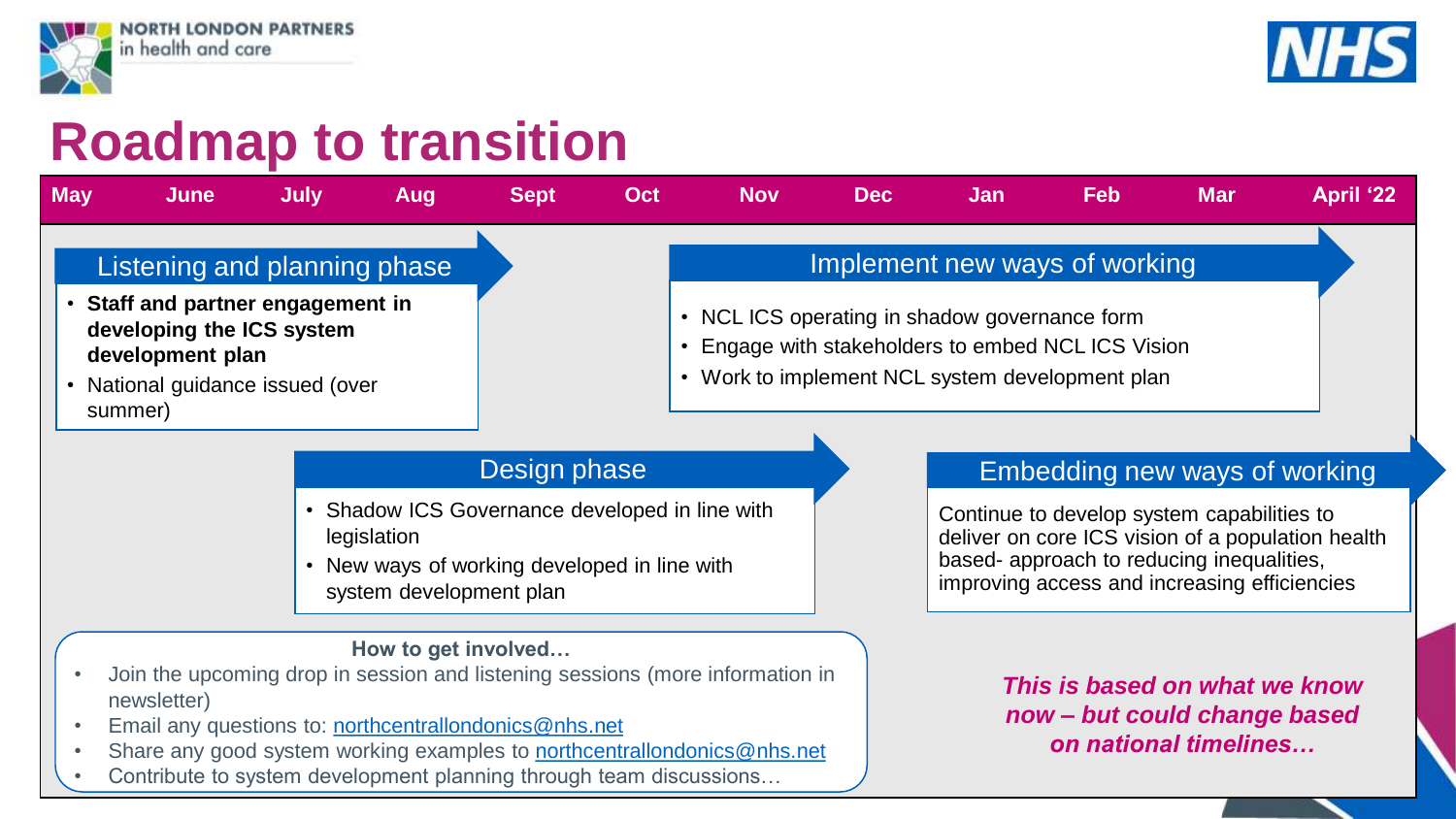# Carers Week: 7 – 13 June



# Making Caring Visible and Valued

- Carers offer care and support to family members or friends who have a disability or illness.
- Carers Week aims to raise awareness of caring, and the importance of the contribution carers make to their families and communities, as well as the challenges they face.
- Raising awareness will also help people identify themselves as carers and offer them support.
- The Care Act 2014 gives the right to all carers to have a Carers Assessment by a local authority social worker, who can offer options for support or respite.
- Each Borough in NCL has activities for carers week run by the local carers centre or the local authority.
- Activities are mostly being run online and people can book via the websites. Information about events is at: <https://www.carersweek.org/?cmp=activity>
- We will share information on the staff intranet later this week that highlights the events taking place in each borough.